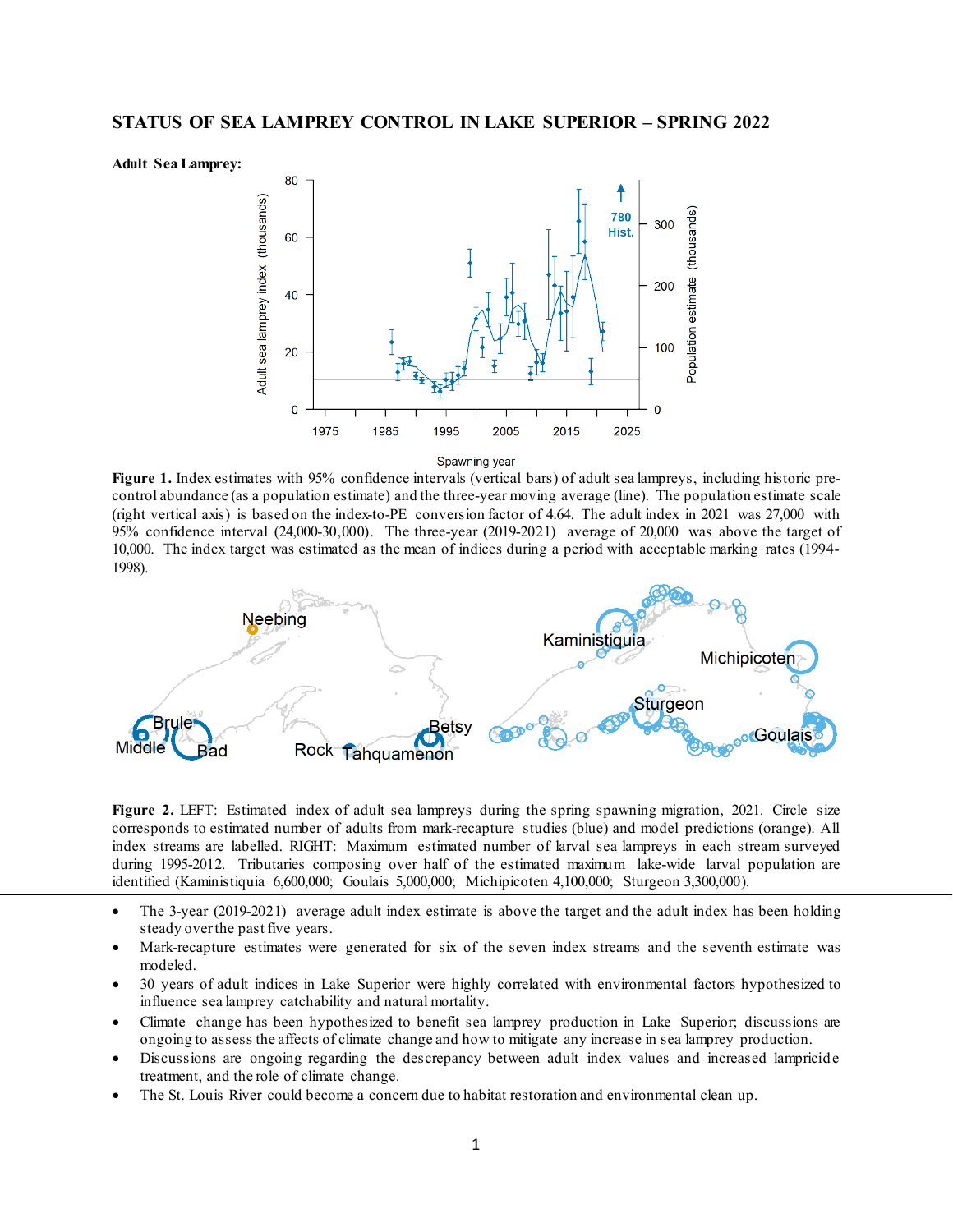## **Lake Trout Marking and Relative Abundance:**



**Figure 3.** Number of A1-A3 marks per 100 lake trout > 532 mm from standardized assessments plotted against the sea lamprey spawning year, including the three-year moving average (line). The three-year (spawning years 2019- 2021) average marking rate of 6.3 was above the target of 5 A1-A3 marks per 100 lake trout > 532 mm (horizontal line). A second x-axis shows the year the lake trout were surveyed.



Figure 4. Lake trout relative abundance (May assessments using 4.5 inch gillnets) plotted against sea lamprey spawning year, including the three-year moving average (line). CPE = fish/km/net night of lean lake trout > 532 mm (21") total length.

- The 3-year average marking rate is above target and marking rates have been steady over the past five years.
- Marking is currently highest in some of the Michigan portions of the lake, but marking has declined in Minnesota waters during recent years.
- Catch-at-age modeling in some Michigan waters shows that sea lamprey mortality exceeds the mortality caused by the fishery (fishing mortality is low, however, in Michigan waters).
- Lake trout relative abundance has been holding steady over the past five years.
- The FishLamp wokgroup is working to provide clarity to the often murky relationship between sea lamprey abundance, laket trout abundance, and sea lamprey marking rate on lake trout.